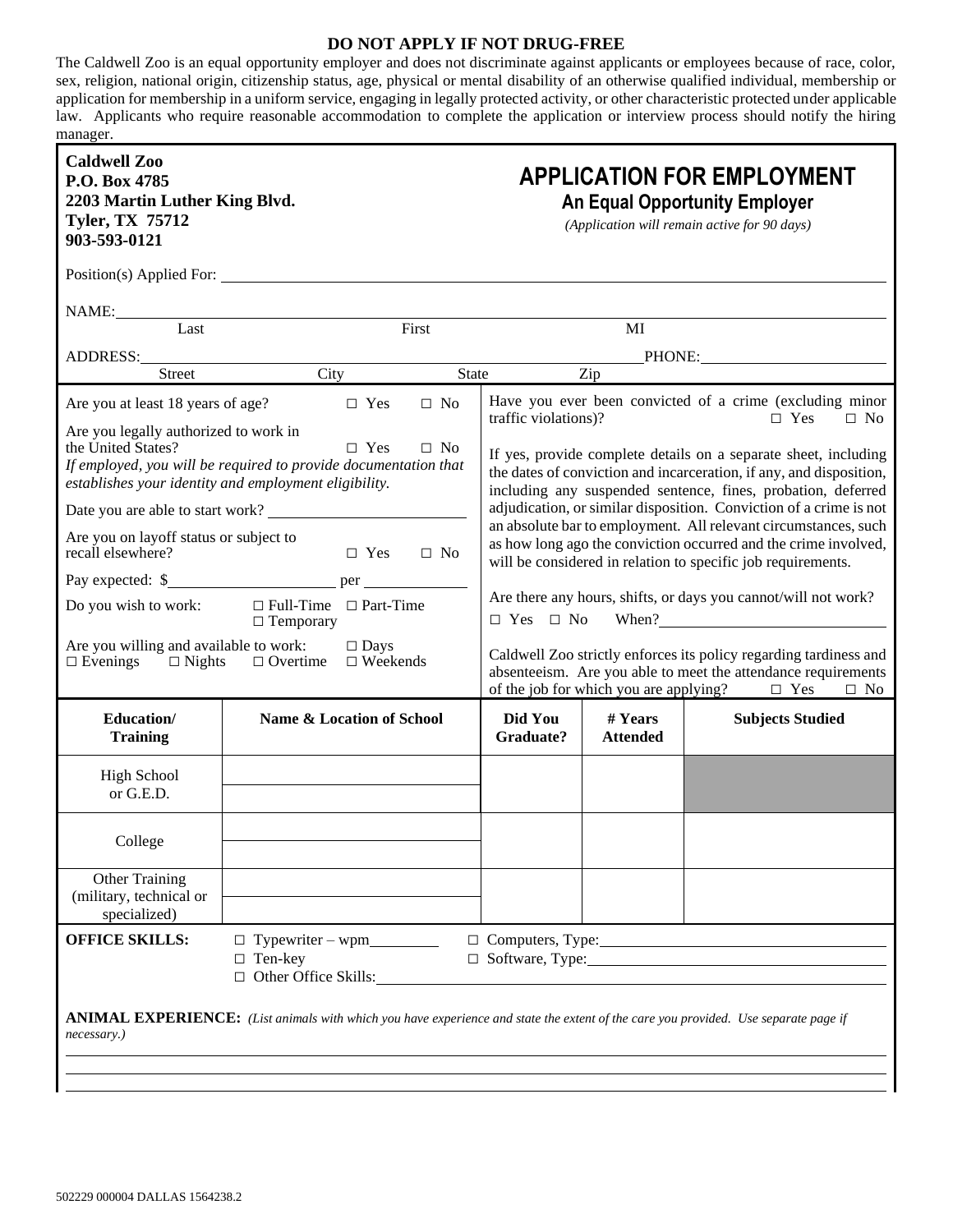GENERAL SKILLS: (List any skills or abilities that are pertinent to the position, including hobbies or related interests. Use separate page if *necessary.)*

| (over)<br><b>JOB REQUIREMENTS:</b><br>job description, if one has been provided to you), with or without reasonable accommodation?<br>$\Box$ Yes<br>$\Box$ No<br>PLEASE LIST WORK EXPERIENCE, INCLUDING MILITARY AND VOLUNTEER EXPERIENCE<br>List the last 10 years of experience with most recent employer first. Use a supplemental sheet if necessary.<br>You may use a resume if it contains all of the information requested below.<br><b>PREVIOUS EMPLOYERS</b><br>Phone Phone<br>Duties<br>Reason for leaving the state of the state of the state of the state of the state of the state of the state of the state of the state of the state of the state of the state of the state of the state of the state of the stat<br>Address and the contract of the contract of the contract of the contract of the contract of the contract of the contract of the contract of the contract of the contract of the contract of the contract of the contract of th<br>Phone Phone<br>Reason for leaving<br><u>example and</u> the set of the set of the set of the set of the set of the set of the set of the set of the set of the set of the set of the set of the set of the set of the set of the set of the set of t<br>Address and the contract of the contract of the contract of the contract of the contract of the contract of the contract of the contract of the contract of the contract of the contract of the contract of the contract of th<br>Phone Supervisor Name and Title Supervisor Name and Title Supervisor Name and Title Supervisor Name and Title<br>Hire Date<br>Reason for leaving<br><u>example</u><br>Pay: $\quad \bullet$ per per per<br>Reason for leaving the state of the state of the state of the state of the state of the state of the state of the state of the state of the state of the state of the state of the state of the state of the state of the stat<br>Hire Date <b>Selection</b> |                                                                                                                                      |  |  |  |  |  |  |  |
|----------------------------------------------------------------------------------------------------------------------------------------------------------------------------------------------------------------------------------------------------------------------------------------------------------------------------------------------------------------------------------------------------------------------------------------------------------------------------------------------------------------------------------------------------------------------------------------------------------------------------------------------------------------------------------------------------------------------------------------------------------------------------------------------------------------------------------------------------------------------------------------------------------------------------------------------------------------------------------------------------------------------------------------------------------------------------------------------------------------------------------------------------------------------------------------------------------------------------------------------------------------------------------------------------------------------------------------------------------------------------------------------------------------------------------------------------------------------------------------------------------------------------------------------------------------------------------------------------------------------------------------------------------------------------------------------------------------------------------------------------------------------------------------------------------------------------------------------------------------------------------------------------------------------------------------|--------------------------------------------------------------------------------------------------------------------------------------|--|--|--|--|--|--|--|
|                                                                                                                                                                                                                                                                                                                                                                                                                                                                                                                                                                                                                                                                                                                                                                                                                                                                                                                                                                                                                                                                                                                                                                                                                                                                                                                                                                                                                                                                                                                                                                                                                                                                                                                                                                                                                                                                                                                                        |                                                                                                                                      |  |  |  |  |  |  |  |
|                                                                                                                                                                                                                                                                                                                                                                                                                                                                                                                                                                                                                                                                                                                                                                                                                                                                                                                                                                                                                                                                                                                                                                                                                                                                                                                                                                                                                                                                                                                                                                                                                                                                                                                                                                                                                                                                                                                                        | Are you able to perform the functions of the job for which you are applying (as described or demonstrated to you or as listed on the |  |  |  |  |  |  |  |
|                                                                                                                                                                                                                                                                                                                                                                                                                                                                                                                                                                                                                                                                                                                                                                                                                                                                                                                                                                                                                                                                                                                                                                                                                                                                                                                                                                                                                                                                                                                                                                                                                                                                                                                                                                                                                                                                                                                                        |                                                                                                                                      |  |  |  |  |  |  |  |
|                                                                                                                                                                                                                                                                                                                                                                                                                                                                                                                                                                                                                                                                                                                                                                                                                                                                                                                                                                                                                                                                                                                                                                                                                                                                                                                                                                                                                                                                                                                                                                                                                                                                                                                                                                                                                                                                                                                                        |                                                                                                                                      |  |  |  |  |  |  |  |
|                                                                                                                                                                                                                                                                                                                                                                                                                                                                                                                                                                                                                                                                                                                                                                                                                                                                                                                                                                                                                                                                                                                                                                                                                                                                                                                                                                                                                                                                                                                                                                                                                                                                                                                                                                                                                                                                                                                                        |                                                                                                                                      |  |  |  |  |  |  |  |
|                                                                                                                                                                                                                                                                                                                                                                                                                                                                                                                                                                                                                                                                                                                                                                                                                                                                                                                                                                                                                                                                                                                                                                                                                                                                                                                                                                                                                                                                                                                                                                                                                                                                                                                                                                                                                                                                                                                                        |                                                                                                                                      |  |  |  |  |  |  |  |
|                                                                                                                                                                                                                                                                                                                                                                                                                                                                                                                                                                                                                                                                                                                                                                                                                                                                                                                                                                                                                                                                                                                                                                                                                                                                                                                                                                                                                                                                                                                                                                                                                                                                                                                                                                                                                                                                                                                                        |                                                                                                                                      |  |  |  |  |  |  |  |
|                                                                                                                                                                                                                                                                                                                                                                                                                                                                                                                                                                                                                                                                                                                                                                                                                                                                                                                                                                                                                                                                                                                                                                                                                                                                                                                                                                                                                                                                                                                                                                                                                                                                                                                                                                                                                                                                                                                                        |                                                                                                                                      |  |  |  |  |  |  |  |
|                                                                                                                                                                                                                                                                                                                                                                                                                                                                                                                                                                                                                                                                                                                                                                                                                                                                                                                                                                                                                                                                                                                                                                                                                                                                                                                                                                                                                                                                                                                                                                                                                                                                                                                                                                                                                                                                                                                                        |                                                                                                                                      |  |  |  |  |  |  |  |
|                                                                                                                                                                                                                                                                                                                                                                                                                                                                                                                                                                                                                                                                                                                                                                                                                                                                                                                                                                                                                                                                                                                                                                                                                                                                                                                                                                                                                                                                                                                                                                                                                                                                                                                                                                                                                                                                                                                                        |                                                                                                                                      |  |  |  |  |  |  |  |
|                                                                                                                                                                                                                                                                                                                                                                                                                                                                                                                                                                                                                                                                                                                                                                                                                                                                                                                                                                                                                                                                                                                                                                                                                                                                                                                                                                                                                                                                                                                                                                                                                                                                                                                                                                                                                                                                                                                                        |                                                                                                                                      |  |  |  |  |  |  |  |
|                                                                                                                                                                                                                                                                                                                                                                                                                                                                                                                                                                                                                                                                                                                                                                                                                                                                                                                                                                                                                                                                                                                                                                                                                                                                                                                                                                                                                                                                                                                                                                                                                                                                                                                                                                                                                                                                                                                                        |                                                                                                                                      |  |  |  |  |  |  |  |
|                                                                                                                                                                                                                                                                                                                                                                                                                                                                                                                                                                                                                                                                                                                                                                                                                                                                                                                                                                                                                                                                                                                                                                                                                                                                                                                                                                                                                                                                                                                                                                                                                                                                                                                                                                                                                                                                                                                                        |                                                                                                                                      |  |  |  |  |  |  |  |
|                                                                                                                                                                                                                                                                                                                                                                                                                                                                                                                                                                                                                                                                                                                                                                                                                                                                                                                                                                                                                                                                                                                                                                                                                                                                                                                                                                                                                                                                                                                                                                                                                                                                                                                                                                                                                                                                                                                                        |                                                                                                                                      |  |  |  |  |  |  |  |
|                                                                                                                                                                                                                                                                                                                                                                                                                                                                                                                                                                                                                                                                                                                                                                                                                                                                                                                                                                                                                                                                                                                                                                                                                                                                                                                                                                                                                                                                                                                                                                                                                                                                                                                                                                                                                                                                                                                                        |                                                                                                                                      |  |  |  |  |  |  |  |
|                                                                                                                                                                                                                                                                                                                                                                                                                                                                                                                                                                                                                                                                                                                                                                                                                                                                                                                                                                                                                                                                                                                                                                                                                                                                                                                                                                                                                                                                                                                                                                                                                                                                                                                                                                                                                                                                                                                                        |                                                                                                                                      |  |  |  |  |  |  |  |
|                                                                                                                                                                                                                                                                                                                                                                                                                                                                                                                                                                                                                                                                                                                                                                                                                                                                                                                                                                                                                                                                                                                                                                                                                                                                                                                                                                                                                                                                                                                                                                                                                                                                                                                                                                                                                                                                                                                                        |                                                                                                                                      |  |  |  |  |  |  |  |
|                                                                                                                                                                                                                                                                                                                                                                                                                                                                                                                                                                                                                                                                                                                                                                                                                                                                                                                                                                                                                                                                                                                                                                                                                                                                                                                                                                                                                                                                                                                                                                                                                                                                                                                                                                                                                                                                                                                                        |                                                                                                                                      |  |  |  |  |  |  |  |
|                                                                                                                                                                                                                                                                                                                                                                                                                                                                                                                                                                                                                                                                                                                                                                                                                                                                                                                                                                                                                                                                                                                                                                                                                                                                                                                                                                                                                                                                                                                                                                                                                                                                                                                                                                                                                                                                                                                                        |                                                                                                                                      |  |  |  |  |  |  |  |
|                                                                                                                                                                                                                                                                                                                                                                                                                                                                                                                                                                                                                                                                                                                                                                                                                                                                                                                                                                                                                                                                                                                                                                                                                                                                                                                                                                                                                                                                                                                                                                                                                                                                                                                                                                                                                                                                                                                                        |                                                                                                                                      |  |  |  |  |  |  |  |
|                                                                                                                                                                                                                                                                                                                                                                                                                                                                                                                                                                                                                                                                                                                                                                                                                                                                                                                                                                                                                                                                                                                                                                                                                                                                                                                                                                                                                                                                                                                                                                                                                                                                                                                                                                                                                                                                                                                                        |                                                                                                                                      |  |  |  |  |  |  |  |
|                                                                                                                                                                                                                                                                                                                                                                                                                                                                                                                                                                                                                                                                                                                                                                                                                                                                                                                                                                                                                                                                                                                                                                                                                                                                                                                                                                                                                                                                                                                                                                                                                                                                                                                                                                                                                                                                                                                                        |                                                                                                                                      |  |  |  |  |  |  |  |
|                                                                                                                                                                                                                                                                                                                                                                                                                                                                                                                                                                                                                                                                                                                                                                                                                                                                                                                                                                                                                                                                                                                                                                                                                                                                                                                                                                                                                                                                                                                                                                                                                                                                                                                                                                                                                                                                                                                                        |                                                                                                                                      |  |  |  |  |  |  |  |
|                                                                                                                                                                                                                                                                                                                                                                                                                                                                                                                                                                                                                                                                                                                                                                                                                                                                                                                                                                                                                                                                                                                                                                                                                                                                                                                                                                                                                                                                                                                                                                                                                                                                                                                                                                                                                                                                                                                                        |                                                                                                                                      |  |  |  |  |  |  |  |
| May we contact your current employer?<br>$\Box$ Yes<br>$\Box$ No                                                                                                                                                                                                                                                                                                                                                                                                                                                                                                                                                                                                                                                                                                                                                                                                                                                                                                                                                                                                                                                                                                                                                                                                                                                                                                                                                                                                                                                                                                                                                                                                                                                                                                                                                                                                                                                                       |                                                                                                                                      |  |  |  |  |  |  |  |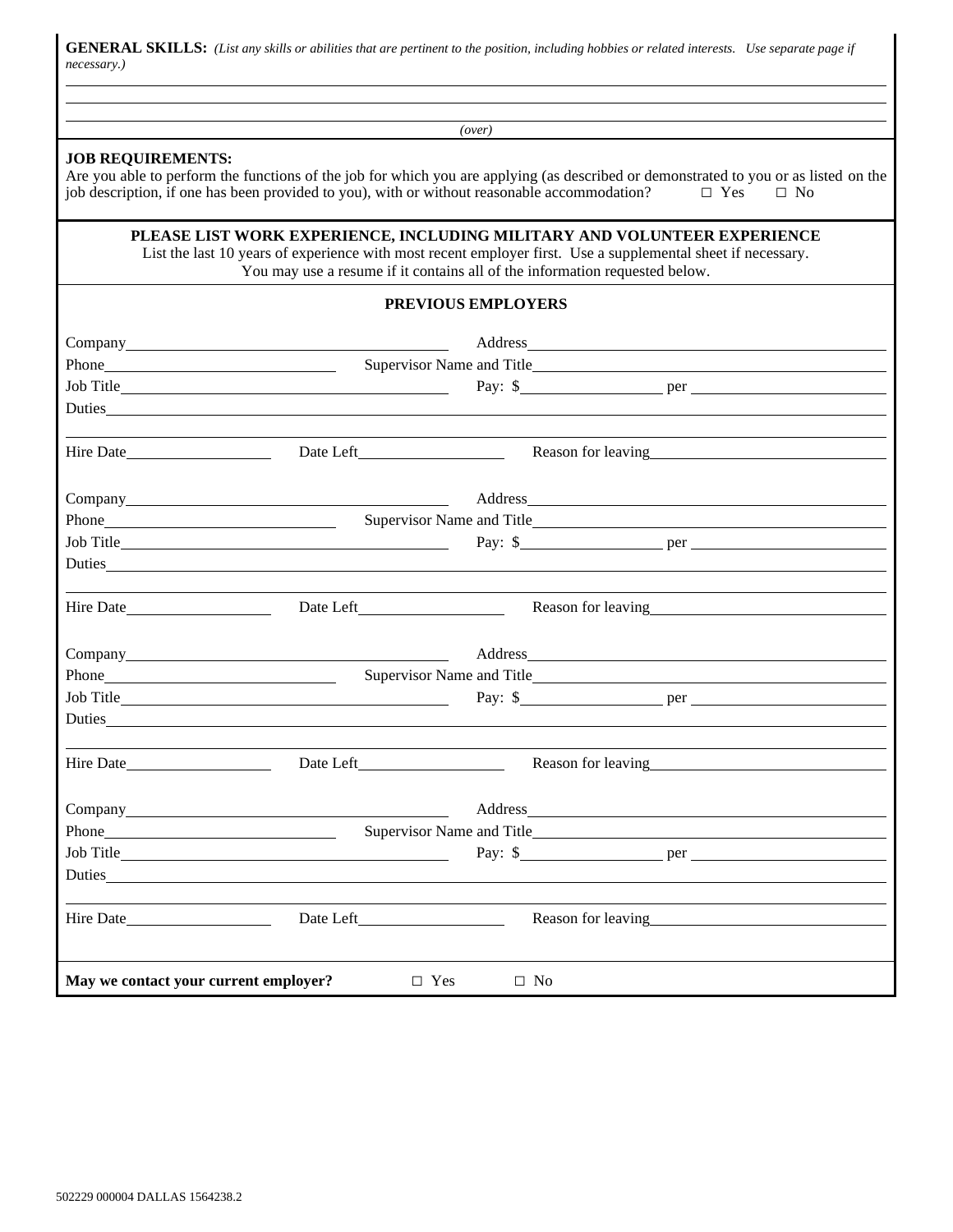|                 | PERSONAL REFERENCES    |
|-----------------|------------------------|
|                 | Phone: $\qquad \qquad$ |
|                 |                        |
| How long known? |                        |
|                 |                        |
|                 |                        |
|                 |                        |
| How long known? |                        |
|                 |                        |